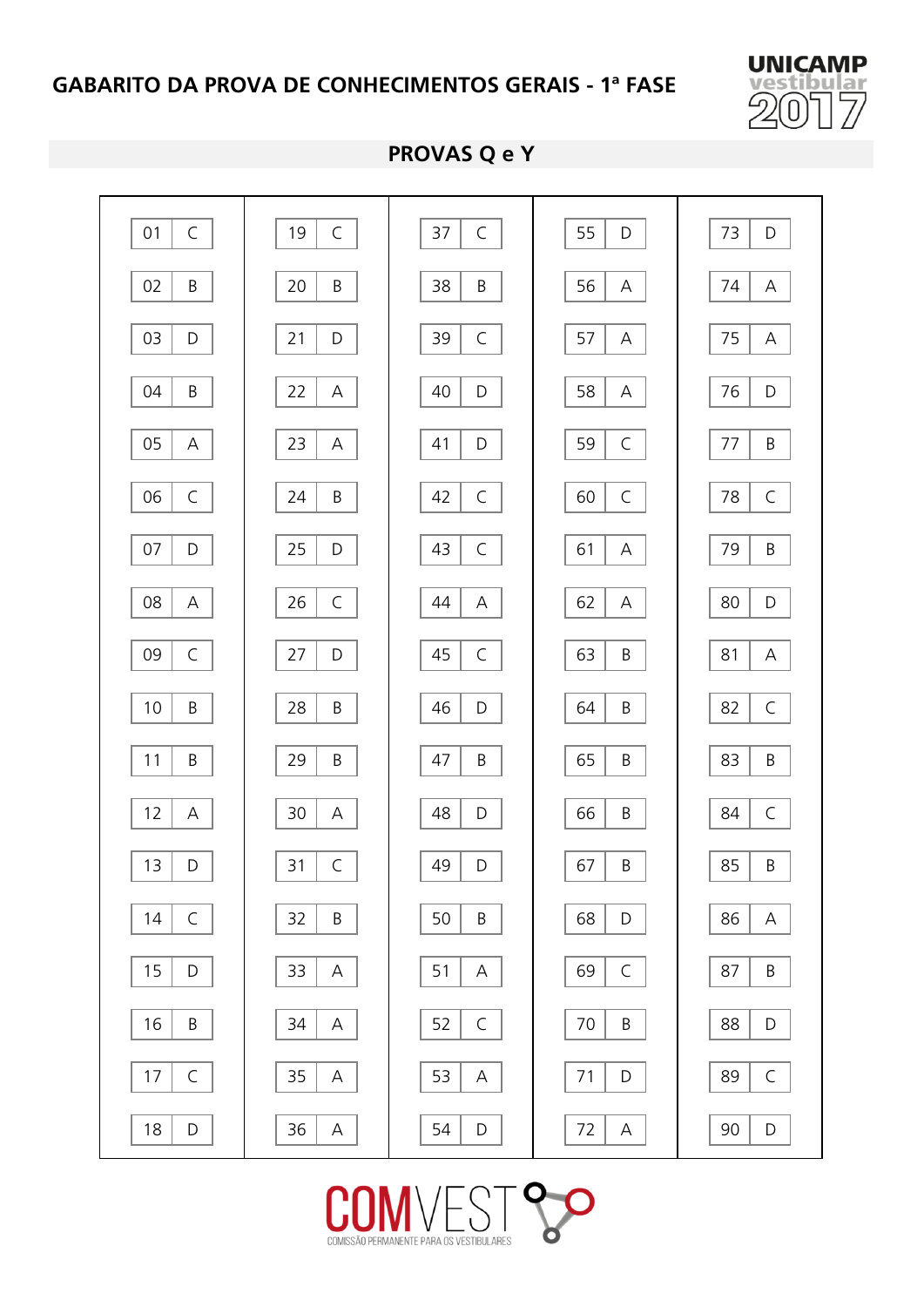

#### **PROVAS R e X**



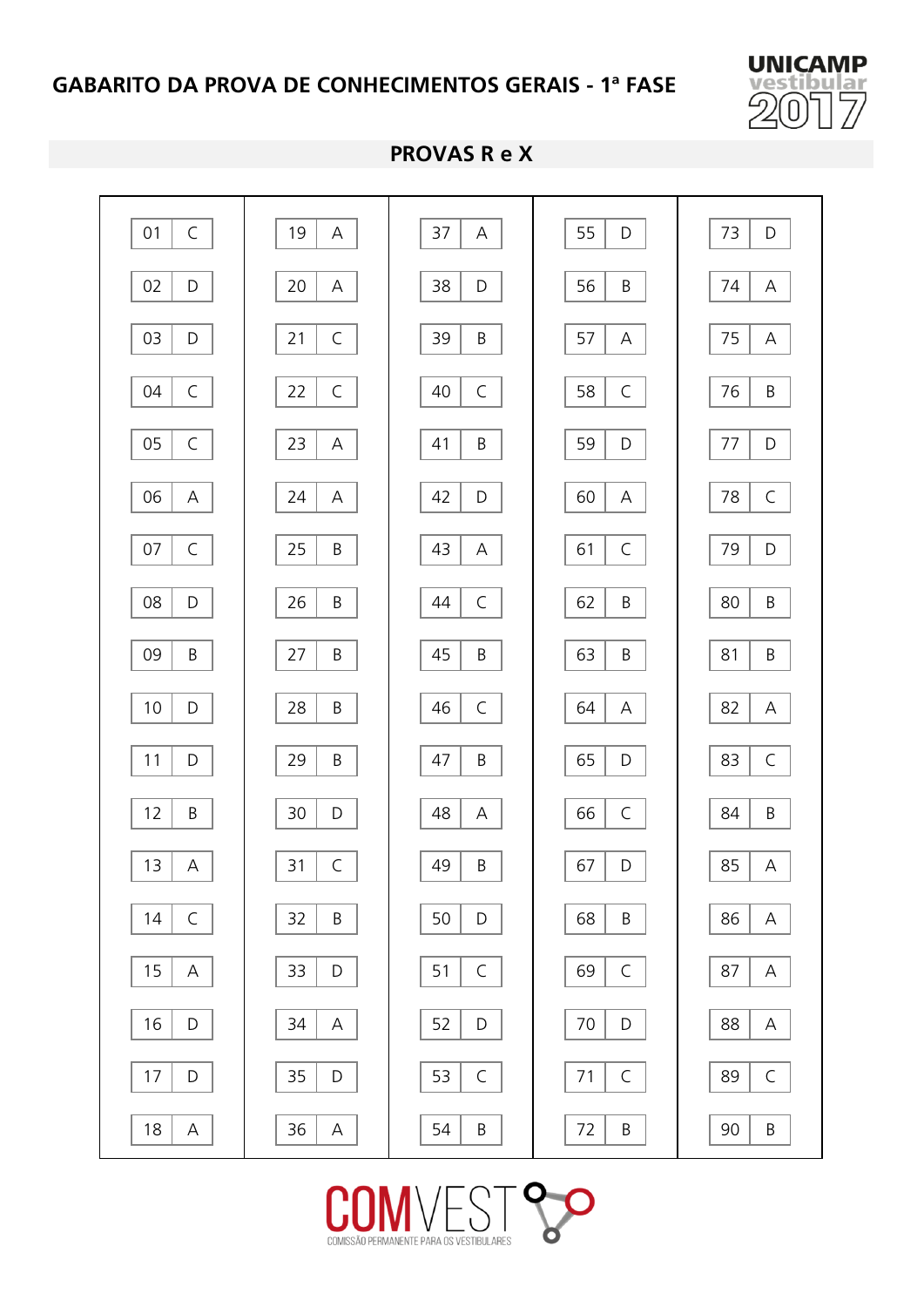

#### **PROVAS S e W**